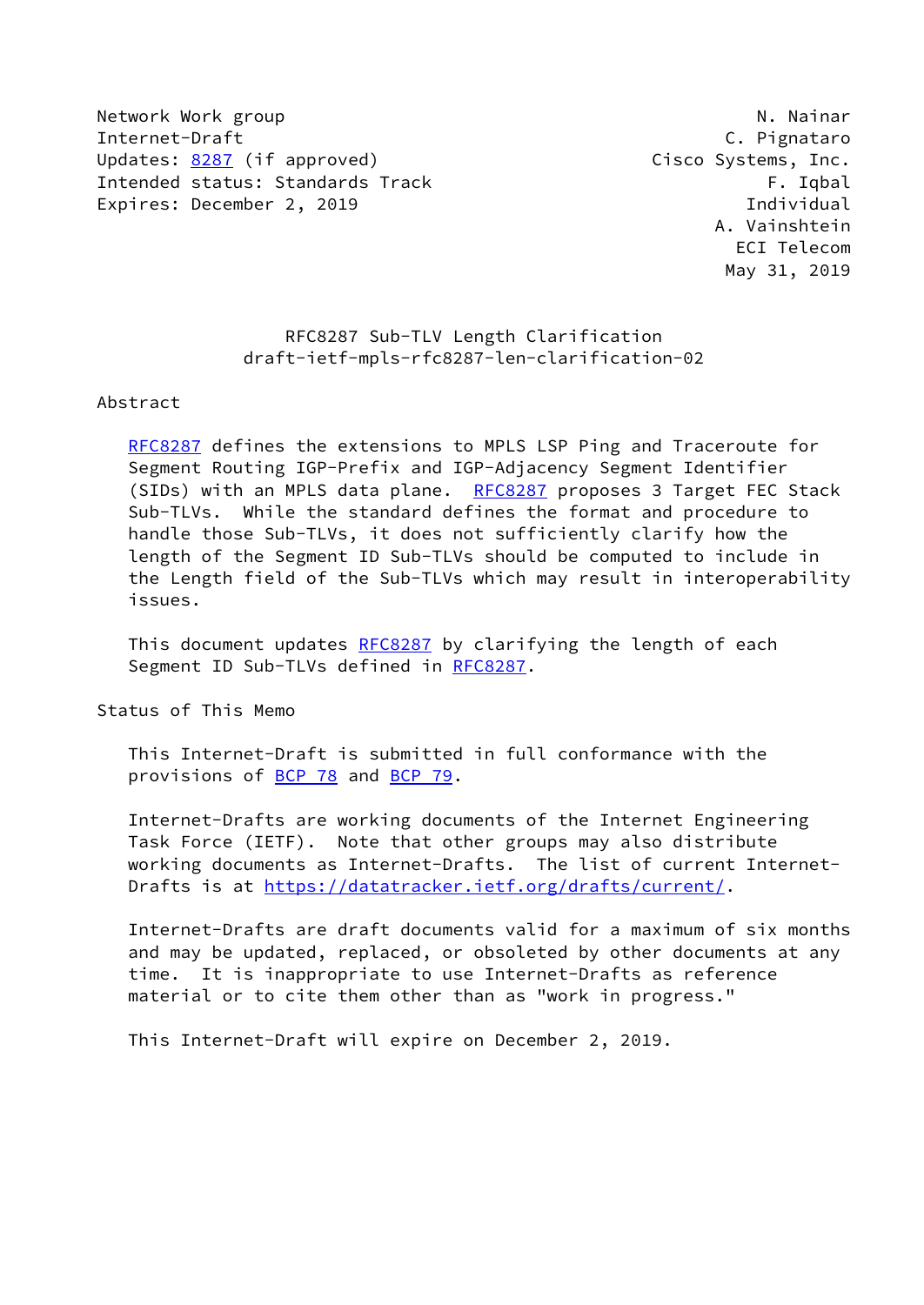<span id="page-1-1"></span>Internet-Draft [RFC8287](https://datatracker.ietf.org/doc/pdf/rfc8287) Sub-TLV Length Clarification May 2019

## Copyright Notice

 Copyright (c) 2019 IETF Trust and the persons identified as the document authors. All rights reserved.

This document is subject to **[BCP 78](https://datatracker.ietf.org/doc/pdf/bcp78)** and the IETF Trust's Legal Provisions Relating to IETF Documents [\(https://trustee.ietf.org/license-info](https://trustee.ietf.org/license-info)) in effect on the date of publication of this document. Please review these documents carefully, as they describe your rights and restrictions with respect to this document. Code Components extracted from this document must include Simplified BSD License text as described in Section 4.e of the Trust Legal Provisions and are provided without warranty as described in the Simplified BSD License.

## Table of Contents

| Introduction $\ldots \ldots \ldots \ldots \ldots \ldots \ldots \ldots \ldots$ |  |
|-------------------------------------------------------------------------------|--|
|                                                                               |  |
| 3.                                                                            |  |
| $\frac{4}{1}$ . Length field clarification for Segment ID Sub-TLVs 3          |  |
| 4.1. IPv4 IGP-Prefix Segment ID Sub-TLV 3                                     |  |
| 4.2. IPv6 IGP-Prefix Segment ID Sub-TLV 3                                     |  |
| 4.3. IGP-Adjacency Segment ID Sub-TLV 4                                       |  |
|                                                                               |  |
|                                                                               |  |
|                                                                               |  |
|                                                                               |  |
|                                                                               |  |
|                                                                               |  |
|                                                                               |  |

## <span id="page-1-0"></span>[1](#page-1-0). Introduction

 [RFC8287] defines the extensions to MPLS LSP Ping and Traceroute for Segment Routing IGP-Prefix and IGP-Adjacency Segment Identifier (SIDs) with an MPLS data plane. [\[RFC8287](https://datatracker.ietf.org/doc/pdf/rfc8287)] proposes 3 Target FEC Stack Sub-TLVs. While the standard defines the format and procedure to handle those Sub-TLVs, it does not sufficiently clarify how the length of the Segment ID Sub-TLVs should be computed to include in the Length field of the Sub-TLVs which may result in interoperability issues.

This document updates [[RFC8287](https://datatracker.ietf.org/doc/pdf/rfc8287)] by clarifying the length of each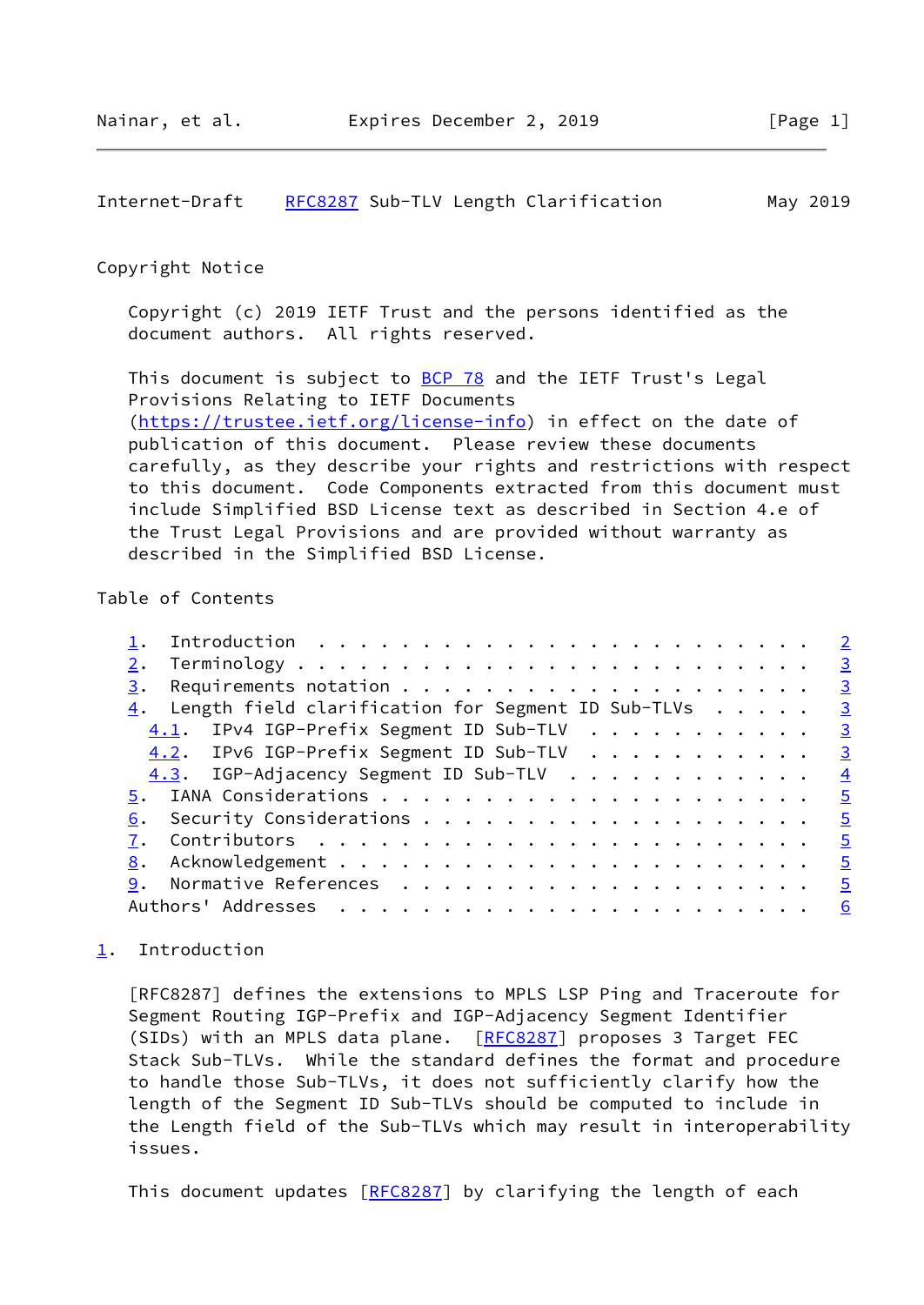Segment ID Sub-TLVs defined in [\[RFC8287](https://datatracker.ietf.org/doc/pdf/rfc8287)].

| Nainar, et al. | Expires December 2, 2019 | [Page 2] |
|----------------|--------------------------|----------|
|                |                          |          |

<span id="page-2-1"></span>Internet-Draft [RFC8287](https://datatracker.ietf.org/doc/pdf/rfc8287) Sub-TLV Length Clarification May 2019

<span id="page-2-0"></span>[2](#page-2-0). Terminology

This document uses the terminologies defined in [\[RFC8402](https://datatracker.ietf.org/doc/pdf/rfc8402)], [[RFC8029\]](https://datatracker.ietf.org/doc/pdf/rfc8029), [\[RFC8287](https://datatracker.ietf.org/doc/pdf/rfc8287)] and so the readers are expected to be familiar with the same.

<span id="page-2-2"></span>[3](#page-2-2). Requirements notation

 The key words "MUST", "MUST NOT", "REQUIRED", "SHALL", "SHALL NOT", "SHOULD", "SHOULD NOT", "RECOMMENDED", "MAY", and "OPTIONAL" in this document are to be interpreted as described in [\[RFC2119](https://datatracker.ietf.org/doc/pdf/rfc2119)] [\[RFC8174](https://datatracker.ietf.org/doc/pdf/rfc8174)].

<span id="page-2-3"></span>[4](#page-2-3). Length field clarification for Segment ID Sub-TLVs

Section [5 of \[RFC8287\]](https://datatracker.ietf.org/doc/pdf/rfc8287#section-5) defines 3 different Segment ID Sub-TLVs that will be included in Target FEC Stack TLV defined in [\[RFC8029](https://datatracker.ietf.org/doc/pdf/rfc8029)]. The length of each Sub-TLVs MUST be calculated as defined in this section.

The figures in  $section 5.1$ , 5.2 and 5.3 of  $[REC8287]$  are replaced by the below figures in  $section 4.1$ , 4.2 and 4.3 respectively. The updated figures contain explicitly defined length.

<span id="page-2-4"></span>[4.1](#page-2-4). IPv4 IGP-Prefix Segment ID Sub-TLV

 The Sub-TLV length for IPv4 IGP-Prefix Segment ID MUST be set to 8 as shown in the below TLV format:

 $0$  1 2 3 0 1 2 3 4 5 6 7 8 9 0 1 2 3 4 5 6 7 8 9 0 1 2 3 4 5 6 7 8 9 0 1 +-+-+-+-+-+-+-+-+-+-+-+-+-+-+-+-+-+-+-+-+-+-+-+-+-+-+-+-+-+-+-+-+ |Type =  $34$  (IPv4 IGP-Prefix SID)| Length =  $8$  +-+-+-+-+-+-+-+-+-+-+-+-+-+-+-+-+-+-+-+-+-+-+-+-+-+-+-+-+-+-+-+-+ | IPv4 prefix | +-+-+-+-+-+-+-+-+-+-+-+-+-+-+-+-+-+-+-+-+-+-+-+-+-+-+-+-+-+-+-+-+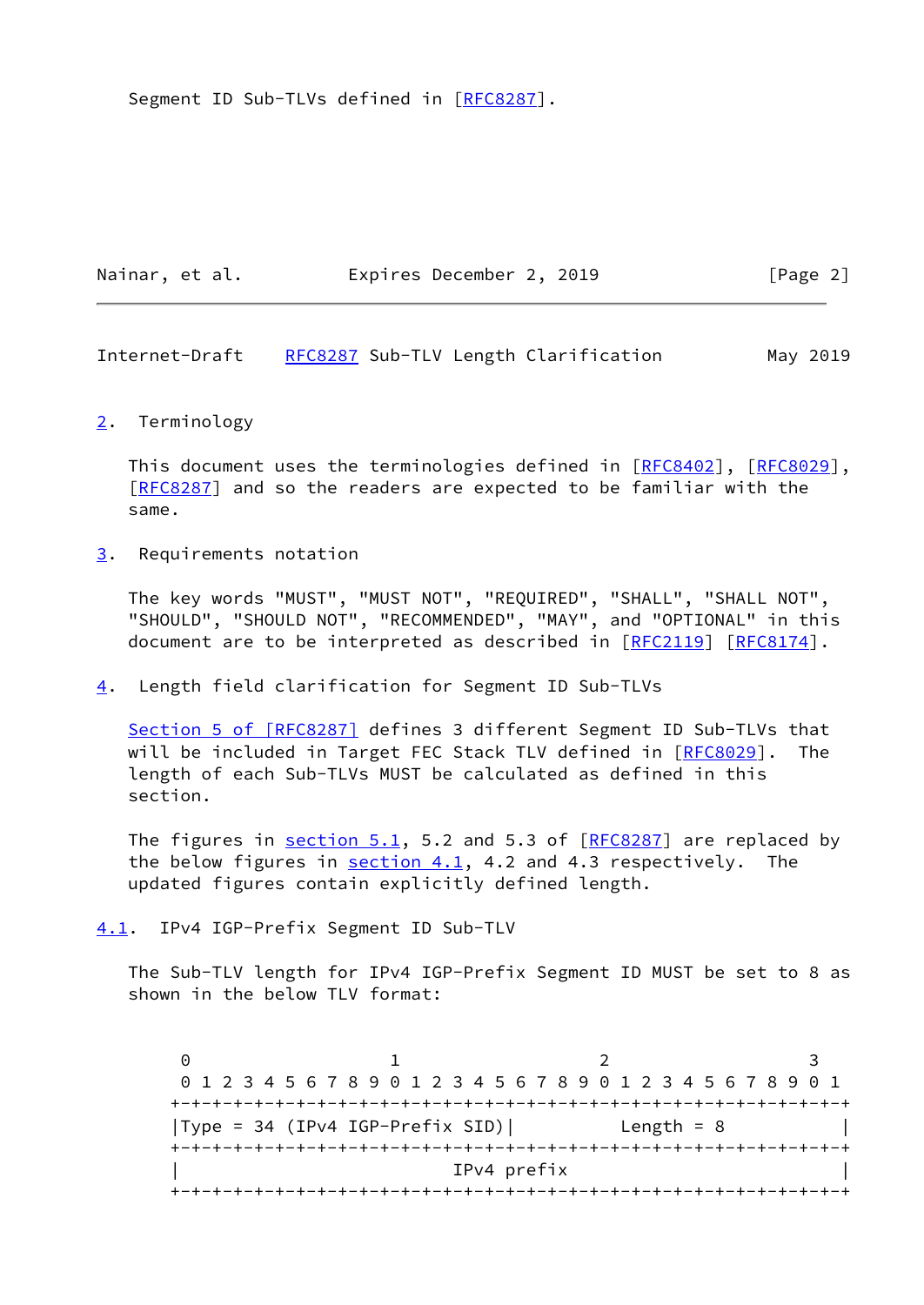| Prefix Length | Protocol | Reserved |
|---------------|----------|----------|
|               |          |          |

<span id="page-3-0"></span>[4.2](#page-3-0). IPv6 IGP-Prefix Segment ID Sub-TLV

 The Sub-TLV length for IPv6 IGP-Prefix Segment ID MUST be set to 20 as shown in the below TLV format:

Nainar, et al. **Expires December 2, 2019** [Page 3]

<span id="page-3-2"></span>Internet-Draft [RFC8287](https://datatracker.ietf.org/doc/pdf/rfc8287) Sub-TLV Length Clarification May 2019

 $0$  1 2 3 0 1 2 3 4 5 6 7 8 9 0 1 2 3 4 5 6 7 8 9 0 1 2 3 4 5 6 7 8 9 0 1 +-+-+-+-+-+-+-+-+-+-+-+-+-+-+-+-+-+-+-+-+-+-+-+-+-+-+-+-+-+-+-+-+  $|Type = 35 (IPv4 IGP-Prefix SID)|$  Length = 20 +-+-+-+-+-+-+-+-+-+-+-+-+-+-+-+-+-+-+-+-+-+-+-+-+-+-+-+-+-+-+-+-+ | | | | | IPv6 Prefix | | | +-+-+-+-+-+-+-+-+-+-+-+-+-+-+-+-+-+-+-+-+-+-+-+-+-+-+-+-+-+-+-+-+ |Prefix Length | Protocol | Reserved | +-+-+-+-+-+-+-+-+-+-+-+-+-+-+-+-+-+-+-+-+-+-+-+-+-+-+-+-+-+-+-+-+

<span id="page-3-1"></span>[4.3](#page-3-1). IGP-Adjacency Segment ID Sub-TLV

 The Sub-TLV length for IGP-Adjacency Segment ID varies depending on the Adjacency Type and Protocol. In any of the allowed combination of Adjacency Type and Protocol, the sub-TLV length MUST be calculated by including 2 octets of Reserved field. Below is a table that list the length for different combinations.

| Protocol    |          | Length for Adj. Type |      |
|-------------|----------|----------------------|------|
|             | Parallel | $ $ IPv4             | IPv6 |
| <b>OSPF</b> | 20       | 20                   | 44   |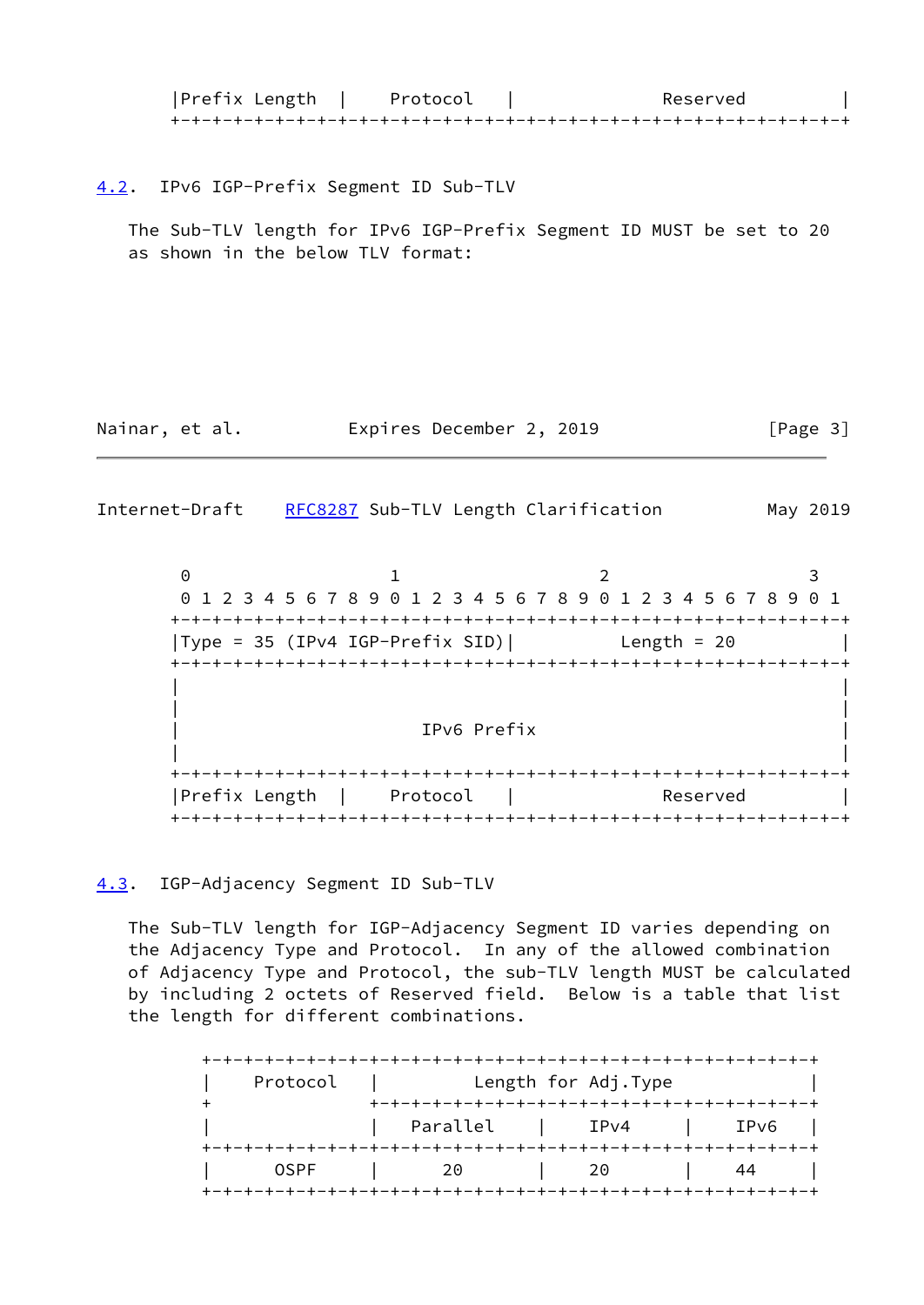|  | ISIS I |                   | $24$ |    |
|--|--------|-------------------|------|----|
|  |        |                   |      |    |
|  |        | Any   20   20   4 |      | 44 |
|  |        |                   |      |    |

 For example, when the Adj. Type is set to Parallel Adjacency and the Protocol is set to 0, the Sub-TLV will be as below:

| Nainar, et al.<br>Expires December 2, 2019 | [Page 4] |
|--------------------------------------------|----------|
|--------------------------------------------|----------|

<span id="page-4-1"></span>

| Internet-Draft |  |  | RFC8287 Sub-TLV Length Clarification | May 2019 |  |
|----------------|--|--|--------------------------------------|----------|--|
|----------------|--|--|--------------------------------------|----------|--|

 $0$  1 2 3 0 1 2 3 4 5 6 7 8 9 0 1 2 3 4 5 6 7 8 9 0 1 2 3 4 5 6 7 8 9 0 1 +-+-+-+-+-+-+-+-+-+-+-+-+-+-+-+-+-+-+-+-+-+-+-+-+-+-+-+-+-+-+-+-+ |Type = 36 (IGP-Adjacency SID) | Length = 20 +-+-+-+-+-+-+-+-+-+-+-+-+-+-+-+-+-+-+-+-+-+-+-+-+-+-+-+-+-+-+-+-+ | Adj. Type = 1 | Protocol =0 | Reserved +-+-+-+-+-+-+-+-+-+-+-+-+-+-+-+-+-+-+-+-+-+-+-+-+-+-+-+-+-+-+-+-+ Local Interface ID (4 octets) +-+-+-+-+-+-+-+-+-+-+-+-+-+-+-+-+-+-+-+-+-+-+-+-+-+-+-+-+-+-+-+-+ Remote Interface ID (4 octets) +-+-+-+-+-+-+-+-+-+-+-+-+-+-+-+-+-+-+-+-+-+-+-+-+-+-+-+-+-+-+-+-+ Advertising Node Identifier (4 octets) +-+-+-+-+-+-+-+-+-+-+-+-+-+-+-+-+-+-+-+-+-+-+-+-+-+-+-+-+-+-+-+-+ Receiving Node Identifier (4 octets) +-+-+-+-+-+-+-+-+-+-+-+-+-+-+-+-+-+-+-+-+-+-+-+-+-+-+-+-+-+-+-+-+

<span id="page-4-0"></span>[5](#page-4-0). IANA Considerations

This document does not introduce any IANA consideration.

<span id="page-4-2"></span>[6](#page-4-2). Security Considerations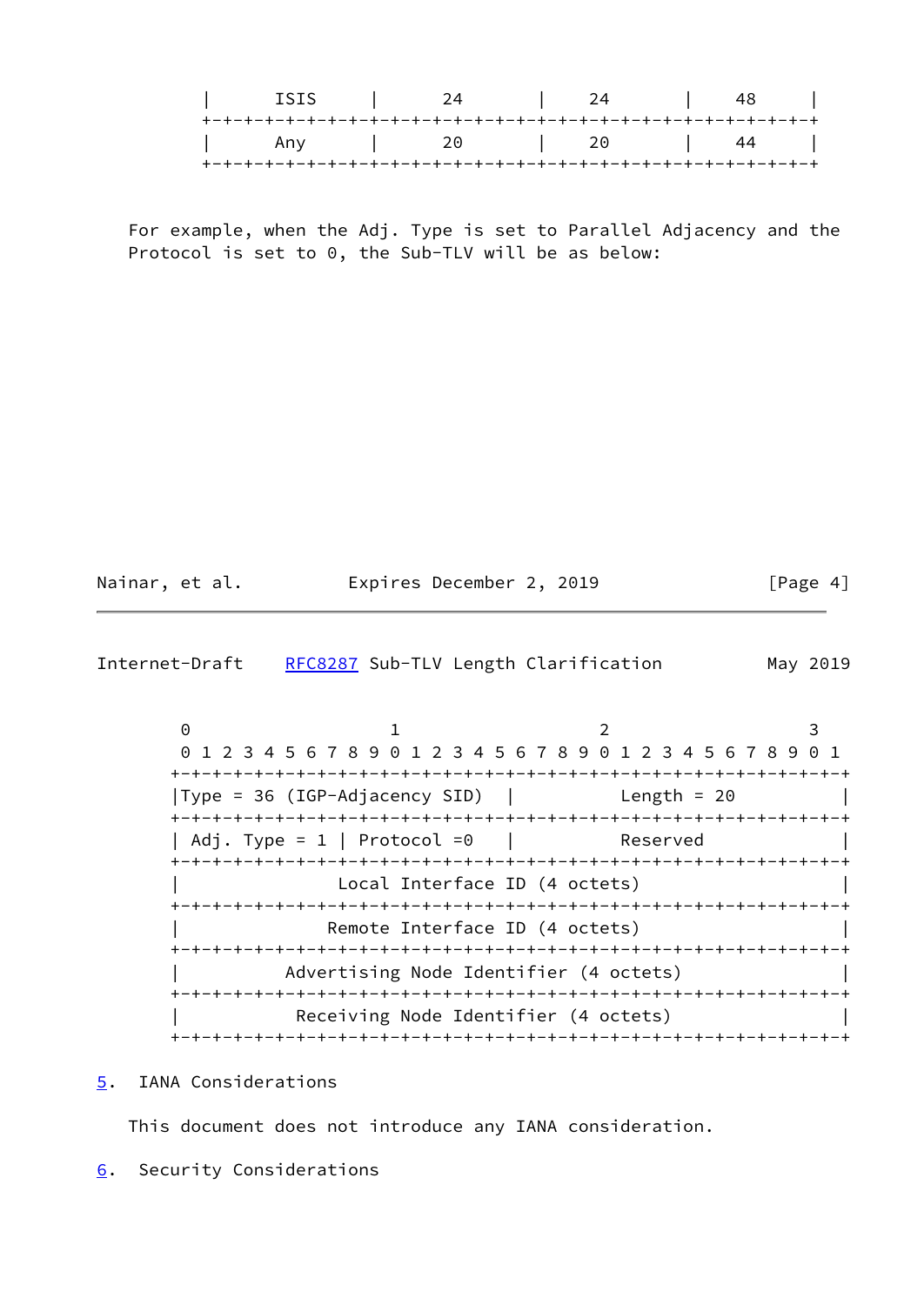This document updates [[RFC8287](https://datatracker.ietf.org/doc/pdf/rfc8287)] and does not introduce any security considerations.

<span id="page-5-0"></span>[7](#page-5-0). Contributors

The below individuals contributed to this document:

Zafar Ali, Cisco Systems, Inc.

<span id="page-5-1"></span>[8](#page-5-1). Acknowledgement

 The authors would like to thank Michael Gorokhovsky and Manohar Doppalapudi for investigating the interop issue during EANTC test.

- <span id="page-5-2"></span>[9](#page-5-2). Normative References
	- [RFC2119] Bradner, S., "Key words for use in RFCs to Indicate Requirement Levels", [BCP 14](https://datatracker.ietf.org/doc/pdf/bcp14), [RFC 2119](https://datatracker.ietf.org/doc/pdf/rfc2119), DOI 10.17487/RFC2119, March 1997, <[https://www.rfc-editor.org/info/rfc2119>](https://www.rfc-editor.org/info/rfc2119).
	- [RFC8029] Kompella, K., Swallow, G., Pignataro, C., Ed., Kumar, N., Aldrin, S., and M. Chen, "Detecting Multiprotocol Label Switched (MPLS) Data-Plane Failures", [RFC 8029](https://datatracker.ietf.org/doc/pdf/rfc8029), DOI 10.17487/RFC8029, March 2017, <[https://www.rfc-editor.org/info/rfc8029>](https://www.rfc-editor.org/info/rfc8029).

| Expires December 2, 2019<br>Nainar, et al. | [Page 5] |
|--------------------------------------------|----------|
|--------------------------------------------|----------|

- <span id="page-5-3"></span>Internet-Draft [RFC8287](https://datatracker.ietf.org/doc/pdf/rfc8287) Sub-TLV Length Clarification May 2019
	- [RFC8174] Leiba, B., "Ambiguity of Uppercase vs Lowercase in [RFC](https://datatracker.ietf.org/doc/pdf/rfc2119) [2119](https://datatracker.ietf.org/doc/pdf/rfc2119) Key Words", [BCP 14](https://datatracker.ietf.org/doc/pdf/bcp14), [RFC 8174,](https://datatracker.ietf.org/doc/pdf/rfc8174) DOI 10.17487/RFC8174, May 2017, [<https://www.rfc-editor.org/info/rfc8174](https://www.rfc-editor.org/info/rfc8174)>.
	- [RFC8287] Kumar, N., Ed., Pignataro, C., Ed., Swallow, G., Akiya, N., Kini, S., and M. Chen, "Label Switched Path (LSP) Ping/Traceroute for Segment Routing (SR) IGP-Prefix and IGP-Adjacency Segment Identifiers (SIDs) with MPLS Data Planes", [RFC 8287,](https://datatracker.ietf.org/doc/pdf/rfc8287) DOI 10.17487/RFC8287, December 2017, <[https://www.rfc-editor.org/info/rfc8287>](https://www.rfc-editor.org/info/rfc8287).
	- [RFC8402] Filsfils, C., Ed., Previdi, S., Ed., Ginsberg, L., Decraene, B., Litkowski, S., and R. Shakir, "Segment Routing Architecture", [RFC 8402](https://datatracker.ietf.org/doc/pdf/rfc8402), DOI 10.17487/RFC8402, July 2018, <<https://www.rfc-editor.org/info/rfc8402>>.